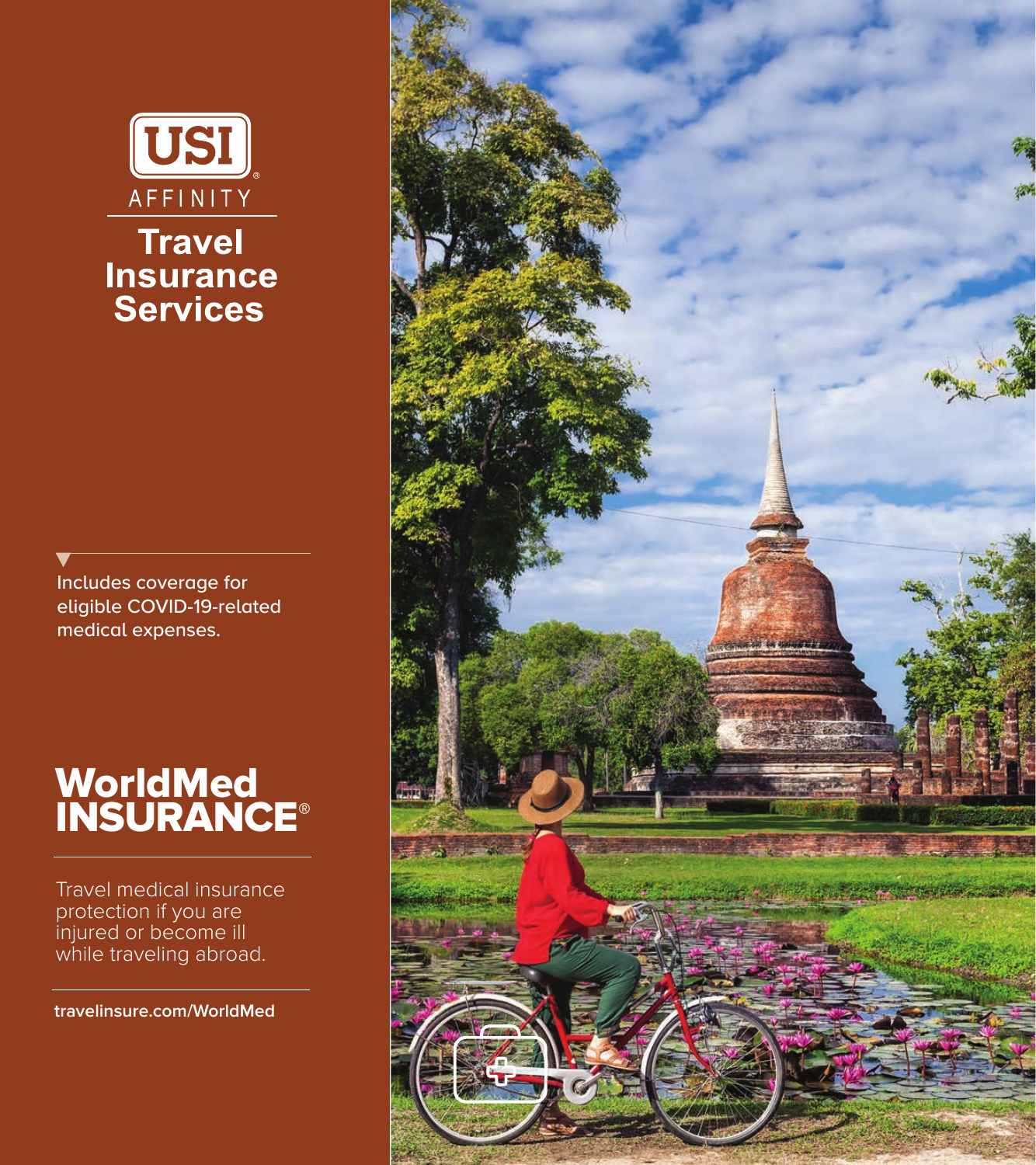## **WHY DO I NEED INTERNATIONAL MEDICAL INSURANCE?**

While traveling abroad, private or government-sponsored health plans may not provide adequate medical coverage. Travel medical plans are designed for those traveling outside the country and offer emergency travel benefits, 24/7 emergency support and an international providerreferral network.

# **WHY SHOULD I CHOOSE WORLDMED?**

Our international travel medical insurance goes beyond what many group health policies provide - covering medical emergencies, evacuations, repatriations and more. Whether you need insurance as a business or leisure traveler, expatriate, student, tourist, church or missionary traveler, our plan is designed to provide the travel medical insurance coverage you need. With three plan levels and five deductible options per plan level, WorldMed has plan options to help fit your needs and budget.

**GET A FREE QUOTE. CALL TOLL FREE:** 800-937-1387 **travelinsure.com/WorldMed**

# SCHEDULE OF BENEFITS

| <b>Benefits</b>                                                   | <b>WorldMed</b><br>Inbound                                                               | <b>WorldMed</b><br>Outbound                                                              |  |  |  |
|-------------------------------------------------------------------|------------------------------------------------------------------------------------------|------------------------------------------------------------------------------------------|--|--|--|
| <b>Overall Maximum Limit*</b>                                     | \$500,000,<br>\$1,000,000 or<br>\$2,000,000                                              | \$500,000,<br>\$1,000,000 or<br>\$2,000,000                                              |  |  |  |
| Coinsurance – Claims<br>Incurred in the U.S.                      |                                                                                          |                                                                                          |  |  |  |
| In-Network Payment                                                | 100% after<br>deductible, up to<br>the overall<br>maximum                                | 100% after<br>deductible, up to<br>the overall<br>maximum                                |  |  |  |
| Out-of-Network Payment                                            | URC <sup>+</sup> . You may be<br>responsible for<br>charges exceeding<br>payable amount. | URC <sup>+</sup> . You may be<br>responsible for<br>charges exceeding<br>payable amount. |  |  |  |
| Coinsurance – Claims<br>Incurred Outside the U.S.                 | 100% after<br>deductible, up to<br>the overall maximum                                   | 100% after<br>deductible, up to<br>the overall maximum                                   |  |  |  |
| Accidental Death and<br>Dismemberment <sup>®</sup>                | \$50,000                                                                                 | \$50,000                                                                                 |  |  |  |
| <b>Emergency Medical</b><br>Evacuation                            | \$1,000,000                                                                              | \$1,000,000                                                                              |  |  |  |
| <b>Acute Onset of Pre-</b><br>Existing Condition <sup>#, ##</sup> | \$200,000<br>Age 60-64: \$20,000                                                         | \$200,000<br>Age 60-64: \$20,000                                                         |  |  |  |
| <b>Return of Minor Children</b>                                   | \$50,000                                                                                 | \$50,000                                                                                 |  |  |  |
| <b>Repatriation of Remains</b>                                    | \$50,000                                                                                 | \$50,000                                                                                 |  |  |  |
| <b>Emergency Reunion</b>                                          | \$100,000                                                                                | \$100,000                                                                                |  |  |  |
| <b>Terrorism</b>                                                  | \$50,000                                                                                 | \$50,000                                                                                 |  |  |  |
| <b>Political Evacuation</b>                                       | \$100,000                                                                                | \$50,000                                                                                 |  |  |  |
| <b>Urgent Care Facility</b>                                       | $$25$ co-pay<br>in U.S.                                                                  | No co-pay<br>outside U.S.                                                                |  |  |  |
| <b>Trip Interruption</b>                                          | \$10,000                                                                                 | \$10,000                                                                                 |  |  |  |
| <b>Checked Baggage Loss</b>                                       | \$500                                                                                    | \$1,000                                                                                  |  |  |  |
| Stolen Passport/Visa                                              | \$100                                                                                    | \$100                                                                                    |  |  |  |
| <b>Emergency Dental</b>                                           | \$1,000 for accident/<br>\$100 for pain relief                                           | \$2,000 for accident/<br>\$200 for pain relief                                           |  |  |  |
| <b>Personal Liability</b>                                         | \$10,000                                                                                 | \$10,000                                                                                 |  |  |  |
| <b>Border Entry Protection</b>                                    | \$500                                                                                    | N/A                                                                                      |  |  |  |
|                                                                   | <i>INCLUDED BENEFITS</i>                                                                 |                                                                                          |  |  |  |
| <b>Recreational Sports</b>                                        | Included                                                                                 | Included                                                                                 |  |  |  |
| <b>World Wide Assistance</b><br><b>Services</b>                   | Included                                                                                 | Included                                                                                 |  |  |  |
|                                                                   | <i>OPTIONAL ADD-ON BENEFITS</i>                                                          |                                                                                          |  |  |  |
| <b>Accidental Death and</b><br><b>Dismemberment</b>               | Optional Add-On                                                                          | Optional Add-On                                                                          |  |  |  |
| Intercollegiate/Interscholastic<br><b>Sports Coverage</b>         | Optional Add-On                                                                          | Optional Add-On                                                                          |  |  |  |
| <b>Hazardous Activities</b>                                       | Optional Add-On                                                                          | Optional Add-On                                                                          |  |  |  |
| <b>Crisis Response</b>                                            | Optional Add-On                                                                          | Optional Add-On                                                                          |  |  |  |

 \* Benefit limits may apply to certain conditions. See the Description of Coverage for details.

\*\* Accidental Death and Dismemberment coverage is based on age: Under 18: \$5,000; 18-64: \$50,000

† Usual, reasonable, and customary (URC)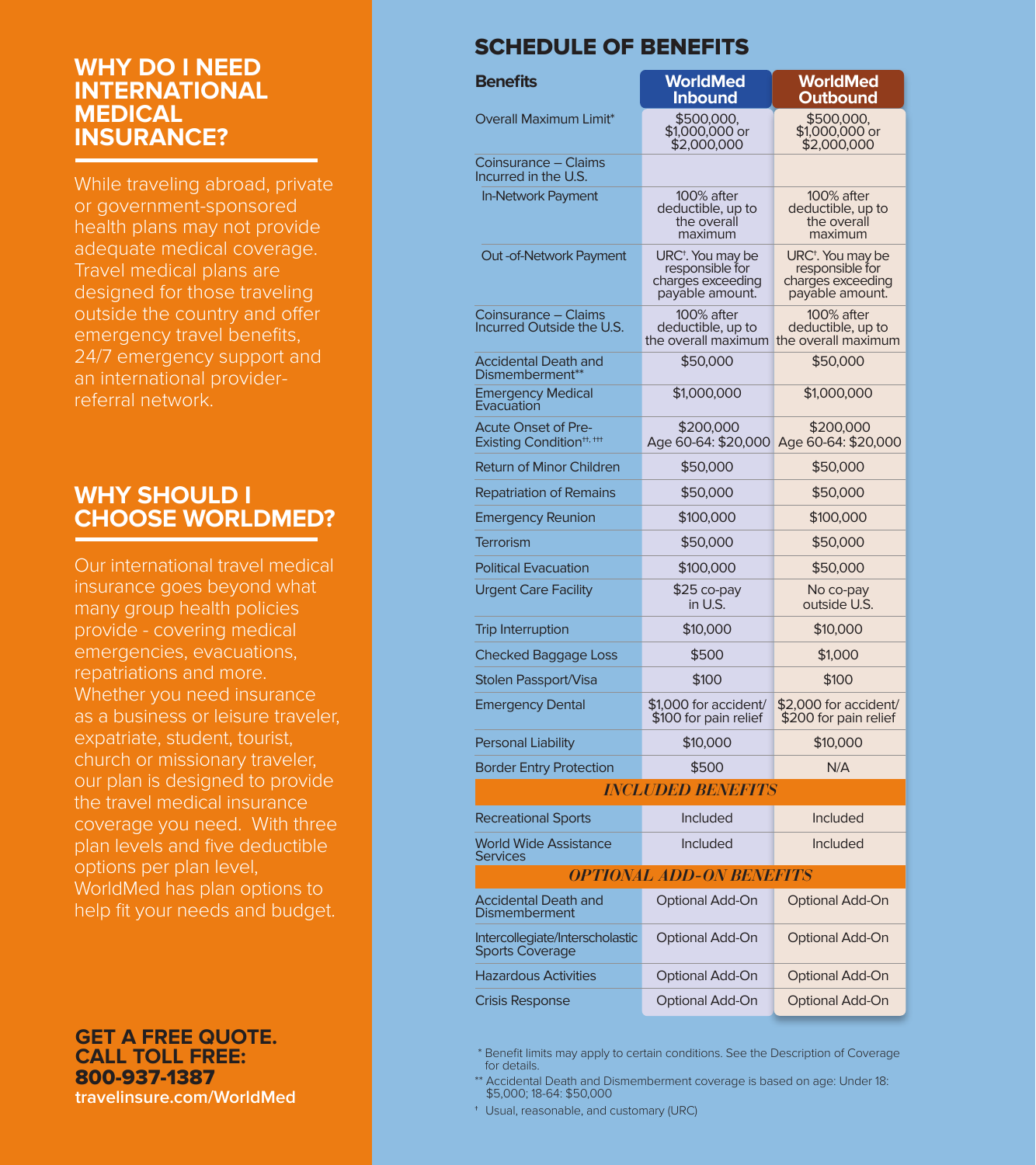

# *WorldMed Insurance®*

# **TRAVEL MEDICAL INSURANCE FOR HEALTH CARE COSTS OUTSIDE YOUR HOME COUNTRY**

What if you get sick while traveling in a foreign country ... or need to be evacuated due to a medical emergency or an unexpected political crisis? WorldMed Insurance can help.

This travel health insurance is designed for those traveling outside their home countries for up to 364 days. It provides medical expense and emergency medical evacuation coverage to help protect you while away from home.

#### **INTERNATIONAL MEDICAL INSURANCE FOR LESS THAN \$1 PER DAY**

Our quality international medical insurance costs as little as  $98¢$  a day", and covers you for up to  $364$ days. Coverage is available to you, your spouse, unmarried dependent children, or children traveling alone.

*To view the Cancellation and Refund policy, please read the Description of Coverage at www.travelinsure.com/WorldMed* **ACCIDENT AND SICKNESS MEDICAL COVERAGE**

Reimburses you for covered medical expenses ... or pays them directly to the medical or evacuation provider. You pay the deductible and coinsurance, if applicable. WorldMed also provides emergency assistance services that can refer you to local doctors or hospitals, provide multilingual interpretations, arrange emergency medical evacuation, and keep you in touch with your physician and family back home. Includes coverage for Covid-19. Testing for COVID-19 will only be covered if deemed medically necessary by a physician. The antibody test is not covered, as it is not medically necessary.

## **WORLDWIDE ASSISTANCE SERVICES**

Offers emergency assistance 24 hours a day, 7 days a week. Includes medical referrals, translation services, and what to do if emergency travel assistance is needed. *World Wide Assistance Services are provided by World Service Center*.

#### **TRAVEL ASSISTANCE BENEFITS**

Benefits include reimbursement of reasonable expenses associated with the interruption of your trip due to covered circumstances. Additional benefits include coverage for expenses from lost or stolen passport or checked baggage.

#### **MEDICAL EVACUATION**

Pays for emergency medical evacuation, along with return airfare to your home or to the location from which you were evacuated.

## **OPTIONAL ADD-ON BENEFITS**

#### **ADDITIONAL ACCIDENTAL DEATH AND DISMEMBERMENT BENEFITS**

Add an additional \$100,000 of coverage for only 60¢ per person per day.

#### **INTERCOLLEGIATE/INTERSCHOLASTIC SPORTS**

Provides additional coverage for those participating in intercollegiate or interscholastic sports. This rider is available for an additional \$1.25 per person, per day.

## **HAZARDOUS ACTIVITIES RIDER**

Gives you the option of purchasing additional protection to cover your adventures. Only medical expenses related to hazardous activities can be covered for an additional 20% of your total premium.

#### **CRISIS RESPONSE**

Provides coverage for kidnap, ransom, natural disaster evacuation and expenses associated with crisis response. Offered at an additional \$1.40 per person, per day.

\*\*\* This represents the rate for an individual 14 days to 29 years old with an Outbound plan with a limit of \$500,000 and a deductible of \$2,500.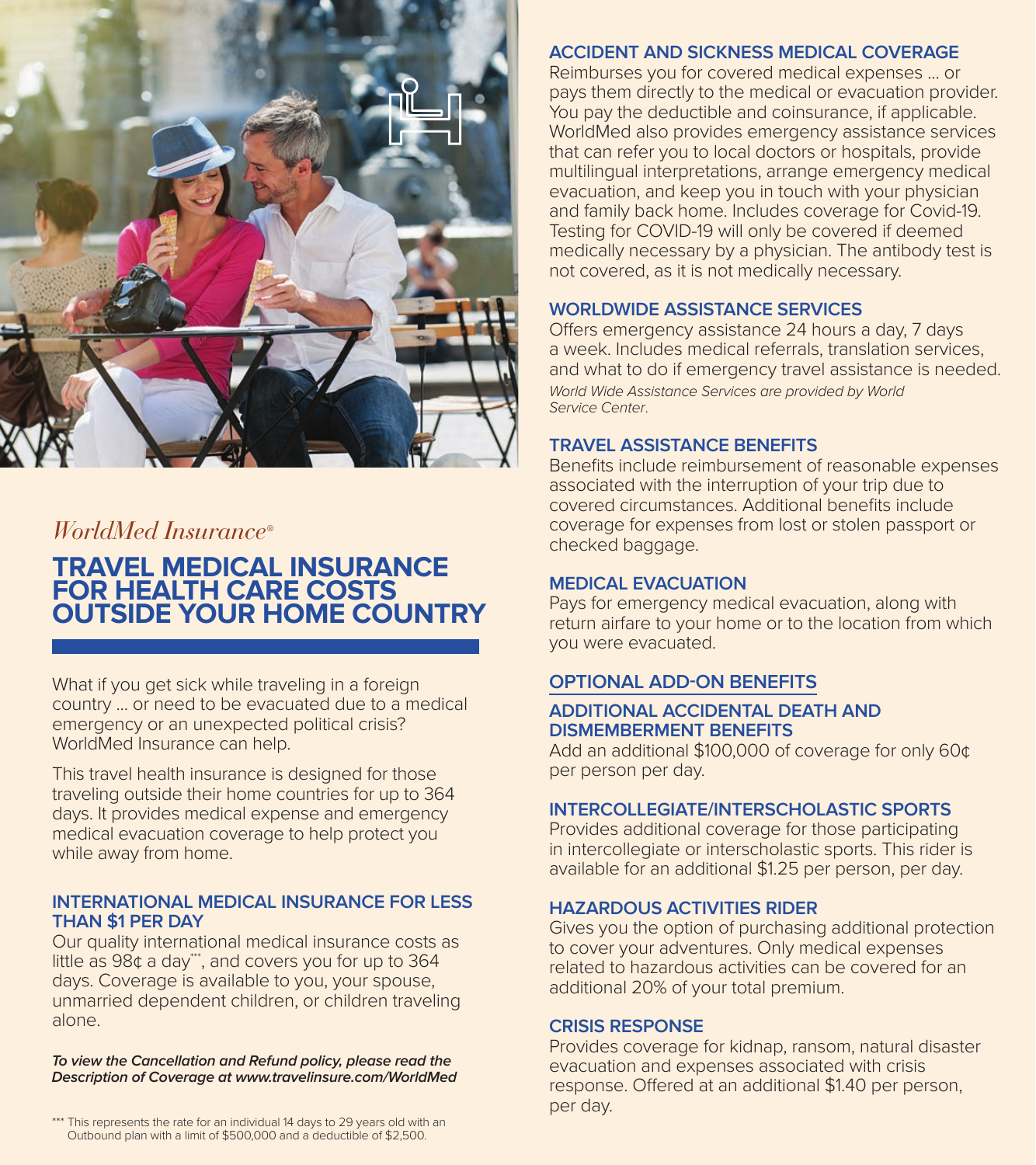## DAILY PREMIUM RATES

|                      | <b>WorldMed Inbound</b><br>\$500,000 |       |       |         |         | WorldMed Outbound<br>\$500,000 |       |       |         |         |  |
|----------------------|--------------------------------------|-------|-------|---------|---------|--------------------------------|-------|-------|---------|---------|--|
|                      | Deductible Per Policy Period         |       |       |         |         |                                |       |       |         |         |  |
| Age                  | \$0                                  | \$250 | \$500 | \$1,000 | \$2,500 | \$0                            | \$250 | \$500 | \$1,000 | \$2,500 |  |
| 14 days<br>$-29$ vrs | 2.93                                 | 2.32  | 2.10  | 1.87    | 1.68    | 1.65                           | 1.34  | 1.19  | 1.09    | 0.98    |  |
| $30 - 39$            | 4.03                                 | 3.20  | 2.89  | 2.56    | 2.30    | 2.07                           | 1.68  | 1.49  | 1.35    | 1.22    |  |
| $40 - 49$            | 6.25                                 | 5.00  | 4.47  | 4.01    | 3.60    | 2.80                           | 7.41  | 2.01  | 1.95    | 1.76    |  |
| 50-59                | 9.79                                 | 7.85  | 6.93  | 6.25    | 5.63    | 4.78                           | 3.82  | 3.41  | 2.94    | 2.65    |  |
| 60-64                | 11.98                                | 9.61  | 8.52  | 7.69    | 6.91    | 6.03                           | 4.83  | 4.36  | 3.74    | 3.37    |  |

|                      | <b>WorldMed Inbound</b><br>\$1,000,000 |       |       |         |         |      | <b>WorldMed Outbound</b><br>\$1,000,000 |       |         |         |  |
|----------------------|----------------------------------------|-------|-------|---------|---------|------|-----------------------------------------|-------|---------|---------|--|
|                      | Deductible Per Policy Period           |       |       |         |         |      |                                         |       |         |         |  |
| Age                  | \$0                                    | \$250 | \$500 | \$1,000 | \$2,500 | \$0  | \$250                                   | \$500 | \$1,000 | \$2,500 |  |
| 14 days<br>$-29$ vrs | 3.14                                   | 2.50  | 2.26  | 2.00    | 1.80    | 1.73 | 1.41                                    | 1.26  | 1.14    | 1.02    |  |
| $30 - 39$            | 4.33                                   | 3.44  | 3.11  | 2.74    | 2.47    | 2.20 | 1.75                                    | 1.59  | 1.42    | 1.27    |  |
| $40 - 49$            | 6.77                                   | 5.44  | 4.84  | 4.35    | 3.91    | 2.85 | 2.45                                    | 2.06  | 1.98    | 1.79    |  |
| 50-59                | 10.57                                  | 8.50  | 7.49  | 6.76    | 6.08    | 4.90 | 3.88                                    | 3.50  | 3.00    | 2.69    |  |
| 60-64                | 1292                                   | 10.40 | 9.20  | 8.31    | 7.47    | 6.10 | 4.88                                    | 4.41  | 3.78    | 3.41    |  |

|                      | <b>WorldMed Inbound</b><br>\$2,000,000 |       |       |         |         | <b>WorldMed Outbound</b><br>\$2,000,000 |       |       |         |         |
|----------------------|----------------------------------------|-------|-------|---------|---------|-----------------------------------------|-------|-------|---------|---------|
|                      | Deductible Per Policy Period           |       |       |         |         |                                         |       |       |         |         |
| Age                  | \$0                                    | \$250 | \$500 | \$1,000 | \$2,500 | \$0                                     | \$250 | \$500 | \$1,000 | \$2,500 |
| 14 days<br>$-29$ vrs | 3.30                                   | 2.63  | 2.38  | 2.09    | 1.89    | 1.82                                    | 1.48  | 1.32  | 1.19    | 1.07    |
| 30-39                | 4.55                                   | 3.61  | 3.26  | 2.88    | 2.58    | 2.31                                    | 1.84  | 1.67  | 1.49    | 1.34    |
| $40 - 49$            | 710                                    | 5.70  | 5.09  | 4.57    | 4.11    | 2.99                                    | 2.58  | 2.15  | 2.09    | 1.88    |
| 50-59                | 11.10                                  | 8.93  | 7.87  | 7.09    | 6.38    | 5.14                                    | 4.08  | 3.67  | 3.15    | 2.83    |
| 60-64                | 13.57                                  | 10.92 | 9.67  | 8.72    | 7.85    | 6.40                                    | 5.12  | 4.63  | 3.98    | 3.58    |

WorldMed Inbound – for those whose travel includes the U.S. WorldMed Outbound – for those traveling anywhere except the U.S. All rates shown in U.S. dollars.

#### **Am I eligible to purchase WorldMed if I have already left my home country (or country of residence)?**

You may enroll in WorldMed regardless of how long you have been traveling outside your home country or country of residence.

#### **Who is eligible for WorldMed?**

WorldMed is available to anyone, ages 14 days to 64 years, traveling to a foreign country for trip lengths of 5 to 364 days. That includes those traveling to and from the United States.

.<br>Please note: This is only a brief description of the coverage(s) available. The policy Description of Coverage may contain reductions, **855-874-0251** *Coverage for full coverage details. To view the Description of Coverage, please visit www.travelinsure.com/WorldMed limitations, and termination provisions. Coverage may not be available in all states. Please refer to the complete Description of*